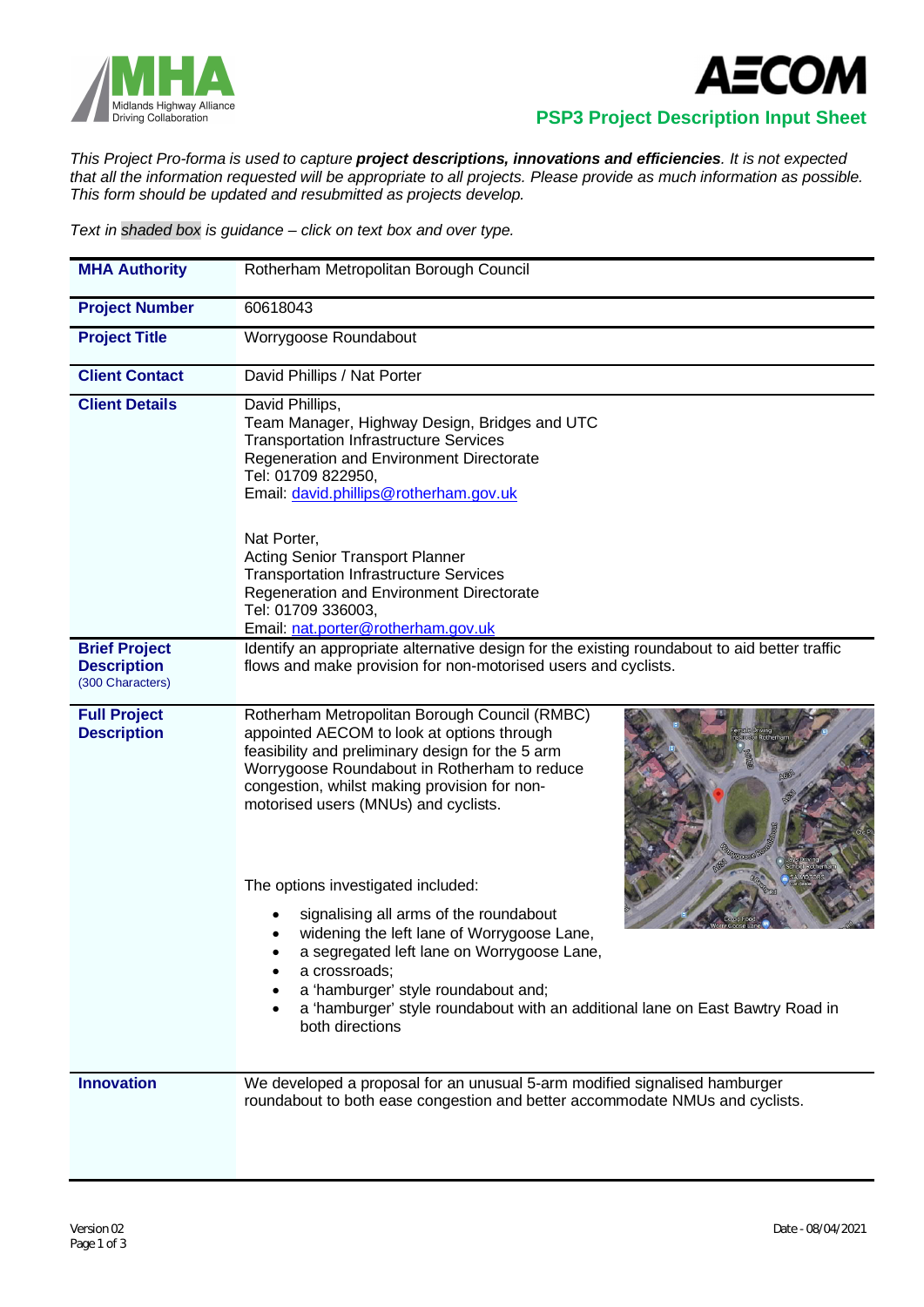



| <b>Lean Delivery /</b><br><b>Efficiency Savings</b>    | N/A                                                                                                                 |
|--------------------------------------------------------|---------------------------------------------------------------------------------------------------------------------|
| <b>Sustainability</b>                                  | Improving access for NMUs and cyclists.                                                                             |
| <b>Awards / Customer</b><br><b>Satisfaction</b>        | $\boxtimes$ MHAPSP 3 360 degree Performance Feedback AECOM scored an average of 7.6/10<br>across the measured KPIs. |
| <b>Address of Site</b>                                 | Worrygoose Roundabout, Rotherham, S60 3LR                                                                           |
|                                                        | 53.410170, -1.315530                                                                                                |
| <b>Project Capital</b><br><b>Value (if applicable)</b> | N/A                                                                                                                 |

| <b>Fee Value</b>                                                 | At Completion: 70k<br>Estimated: £65k                         |  |  |  |
|------------------------------------------------------------------|---------------------------------------------------------------|--|--|--|
|                                                                  | Increase was due to additional modelling at client's request. |  |  |  |
| <b>MHA PSP3 Delivery</b><br>Team                                 | Jamie Stone<br><b>Project Manager:</b>                        |  |  |  |
|                                                                  | <b>Delivery Manager:</b><br><b>Stuart Dungworth</b>           |  |  |  |
|                                                                  | Jason Clarke<br><b>Framework</b><br>Manager:                  |  |  |  |
| <b>Project Manager</b>                                           | Jamie Stone,                                                  |  |  |  |
| <b>Contact Details</b>                                           | AECOM, Chesterfield,                                          |  |  |  |
|                                                                  | Jamie.Stone@aecom.com,                                        |  |  |  |
|                                                                  | 01246 218314,                                                 |  |  |  |
|                                                                  | 07747 214168                                                  |  |  |  |
| <b>Other Useful</b>                                              | N/A                                                           |  |  |  |
| <b>Information</b>                                               |                                                               |  |  |  |
| <b>Image References</b><br>(Images to be provided<br>separately) |                                                               |  |  |  |